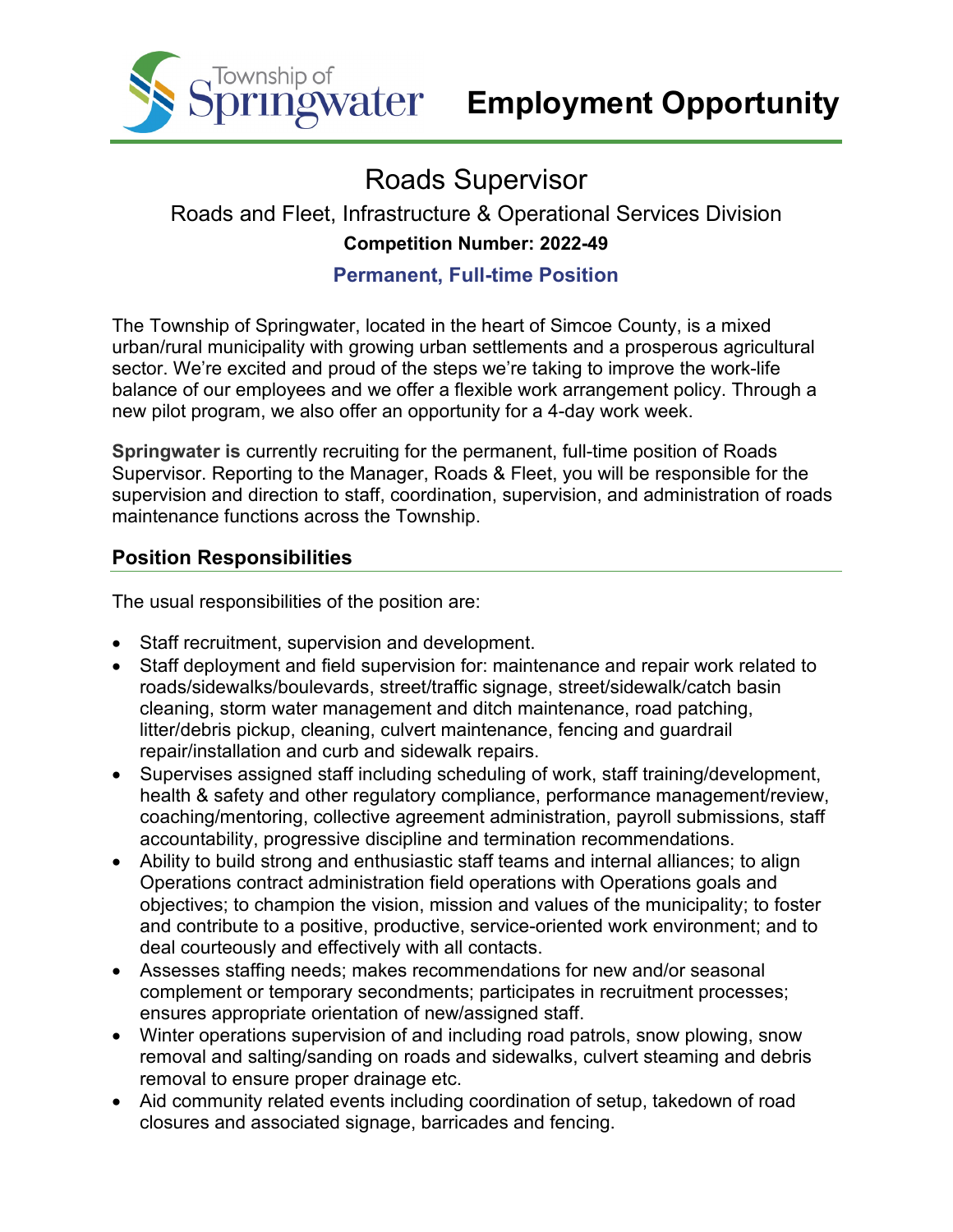- Assist with preparation and evaluation of tenders, coordinating contract start-up upon bid award, inspecting and supervising contracted and project work and materials/supplies delivery in the field, tracking contractor/supplier performance, coordinating stake-outs and necessary permits, trouble-shooting with contractors/suppliers in the field, coordinating the timing and delivery of bulk materials supplies, completing necessary reports/documentation related to contracted services and ensuring health & safety and legislative/regulatory compliance.
- Assisting with budget preparation and administering assigned budgets including reconciliation/authorization of accounts.
- Actively contribute to the Road and Fleet Department work/business planning.
- Championing the corporate, commission and departmental vision, mission and values.
- Responds to inquiries from and/or liaises with residents, Councillors, businesses, contractors/suppliers, internal departments, etc. on contracts, equipment/materials need, maintenance programs/policies/procedures, contract administration and customer service issues, and other Operations related matters, as required.
- Oversee township wide traffic sign maintenance and repair, township-wide pavement marking program, Township's operations yard function and special event implementation.
- Benchmarks productivity, streamlining/updating for best practices, assuring compliance with standards/procedures and health & safety, and assuring contractor performance and value-for-money for the municipality.
- Provides back-up support and acts in the absence of the manager, participates in rotational standby coverage, and acts in the absence of the Manager, Roads and Fleet as assigned.
- Participates as a member of the Roads and Fleet Department management team; leads and/or participates on project teams, as assigned; and champions the corporate/commission/departmental vision, mission and values within Roads and Fleet and among colleagues and co-workers.
- Assist in the development and enforcement of policies to optimize infrastructure lifecycle and achieve competent, efficient and effective delivery of services, including operation health and safety HTA, Environmental protection act Etc.
- Assist with the development and implements initiatives to improve operational efficiencies such as digitization of work orders, service requests etc.
- Oversee asset management collection and mapping requirements for the Roads Operations.
- Undertakes special projects and performs other duties as assigned, in accordance with departmental or commission/corporate objectives.

## **Qualifications and Experience**

- College Diploma in Civil Engineering, additional courses in Roads Maintenance.
- Eligibility for or holder of a Certified Engineering Technologist (CET) designation from the Ontario Association of Certified Engineering Technicians and Technologists (OACETT)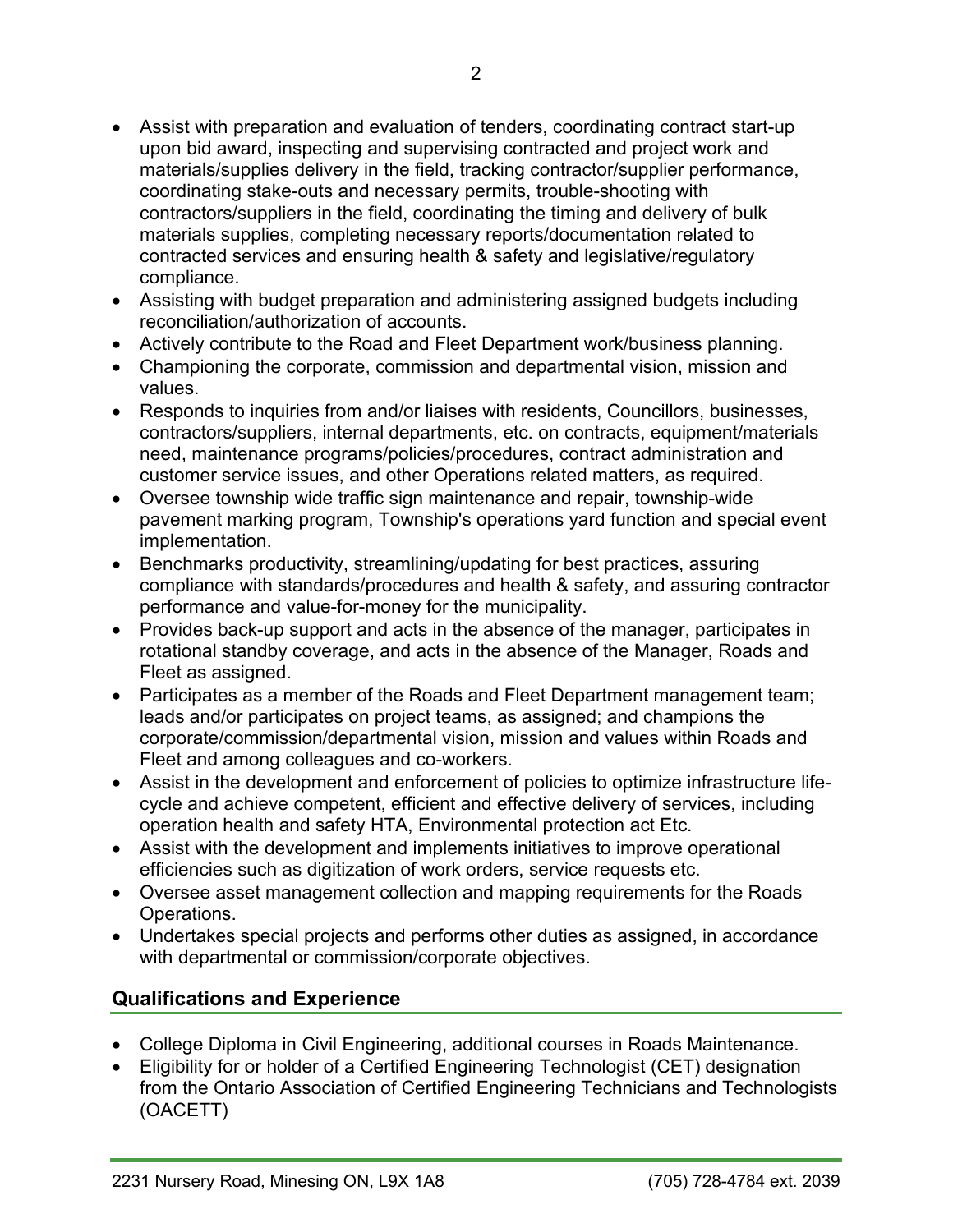- Eligibility for or holder of a Certified Road Supervisor (CRS) from the Association of Ontario Road Supervisors.
- Significant experience (minimum five years) in a high-volume municipal roads' maintenance environment.
- Supervisory experience in a unionized environment preferred.
- Excellent interpersonal, time/project management, organizational, contract administration, analytical, recordkeeping, work prioritization, problem-solving, and staff development/supervisory skills.
- Thorough working knowledge of project management/contract administration principles, practices and procedures, the Occupational Health & Safety Act and Construction regulations, Provincial Minimum Maintenance Standards for roads, the Highway Traffic Act and related pertinent legislation/regulations/guidelines, roads maintenance/operations standards and preventative maintenance/quality assurance practices, labour relations principles and collective agreement administration, and contemporary management practices.
- Computer literacy utilizing word-processing, spreadsheet, and contract administration/project management-related software, email, and the Internet;
- Experience with roads maintenance management and infrastructure asset management software an asset.
- Class G Driver's license in good standing; DZ preferred. As a condition of employment, you will be required to provide a satisfactory drivers abstract.
- Willingness and availability to participate in rotational standby and for emergency response.
- Due to the responsibilities of this position, you will be required to have a Police Information Check satisfactory to the Township.

## **Rate of Pay**

The Township of Springwater offers a competitive salary and a comprehensive employee benefit plan, including participation in the OMERS pension plan for this position. Compensation for this position is currently \$82,675 to \$96,719 per annum.

#### **Hours of Work**

This position will work 40 hours per week; however, occasional hours outside of normal business hours, including after-hours emergencies attendance at evening meetings, will be required. Flexible work arrangements may apply including an opportunity to participate in the Township's 4-day work week pilot program.

#### **How to Apply**

Apply online by visiting [www.springwater.ca/careers](http://www.springwater.ca/careers) and click on **Apply Now** to submit your cover letter and resume for Competition Number 2022-49.

**Closing Date:** June 12, 2022